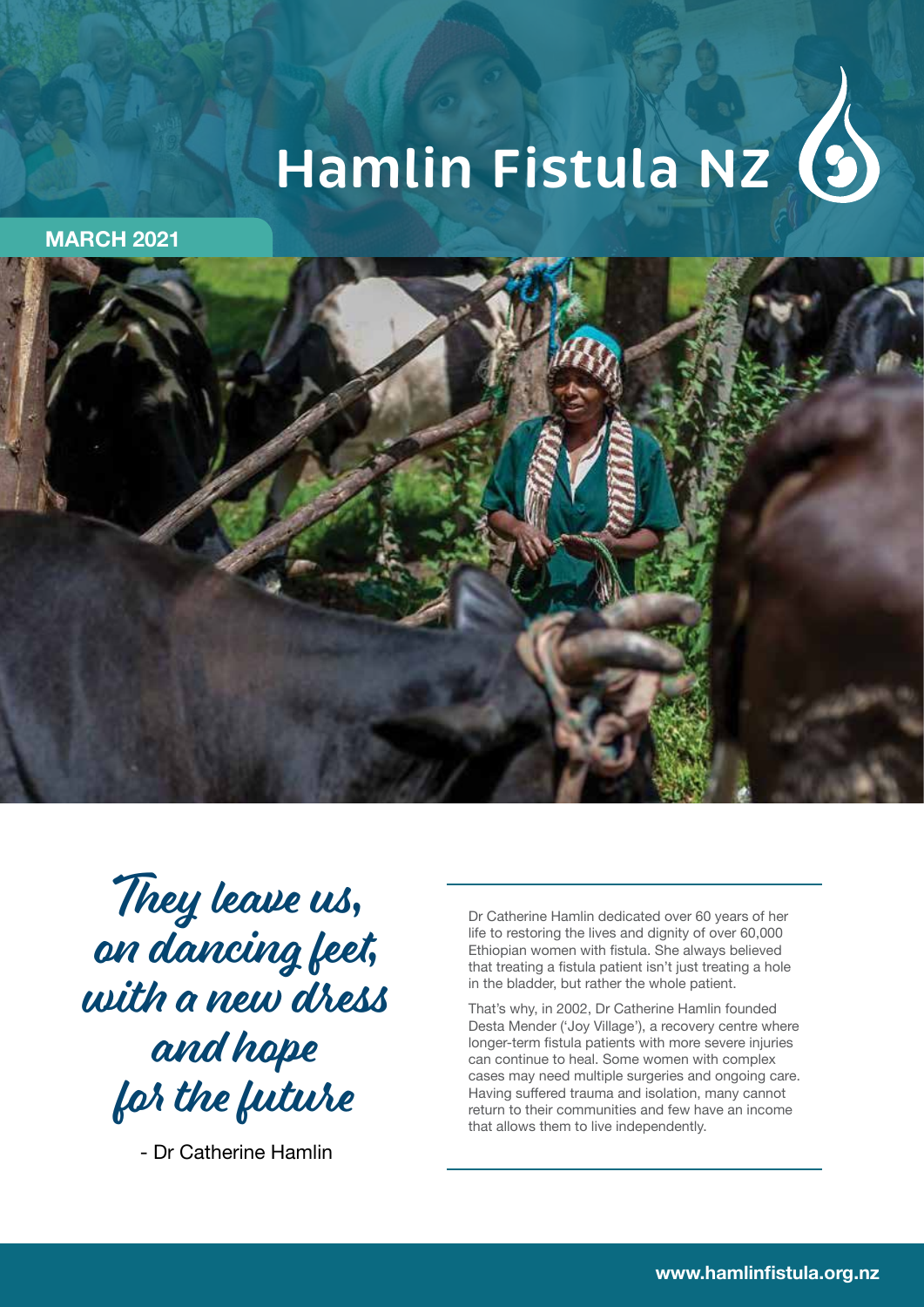

## Empowering every woman

Hamlin's rehabilitation and reintegration program at Desta Mender is tailored to each woman and offers counselling, literacy and numeracy classes as well as vocational and life skills training. The Hamlin team supports women to find sustainable employment upon reintegration back into their communities. In some cases, this also includes the facilitation of start-up grants to establish their own business, enabling these women to generate an income.

The Hamlin Model of Care is a critical aspect of rebuilding selfbelief and empowering women to live independently, with dignity and choices women like Hajete. A recent patient at Hamlin Fistula Ethiopia's Desta Mender, like most young women at age 22, she dreams of a happy and independent life, and even the opportunity to start her own business.

Two years ago, her dreams were very different.

Like many Ethiopian women, when Hajete went into labour at 16 years old, she was at home without a midwife or doctor. For days, she struggled through a painful

labour and eventually delivered a stillborn baby.

The long, unrelieved obstructed labour caused severe nerve damage and left holes in both her bladder and rectum, leaving her permanently incontinent. Suffering from social rejection and the inconsolable shame of her condition, she fled from her village to the comparative anonymity of a nearby town.

It was four years before she arrived at Hamlin and was finally cured.

Not long after, Hajete began Hamlin's program at Desta Mender, where she received individualised counselling as well as business, leadership and life skills training. With her earnings from selling embroidery during her stay at the hospital and a grant of 10,000 ETB to start up her own small business, she returned to her community. After assessing the market, she agreed on a deal ("Tirf yegara") with a reliable businessman in cattle fattening. With his premises, her capital start-up of three sheep, three goats and two heifers and with shared expenses, she now runs a profitable stock business.

In November Hajete was back at the hospital for a medical follow-up visit and told her experience to fellow patients at the usual coffee ceremony. She encouraged them, "Never give up - even if you do not have anyone to turn to." She continued, saying that she can now pay for all her daily and monthly expenses, including rent. With the profit from her first sheep sold, she is also maximizing her business on selling vegetables at the local market, as well as making baskets in her spare time.

**Today, Hajete is a successful businesswoman. She explains that this is possible because of the treatment and empowerment she received from Hamlin. The holistic support she received restored her spirit. "Thanks to Hamlin", she said, "now after two years, my life has been changed remarkably. I can now look back to my suffering and say, 'It is past.'"**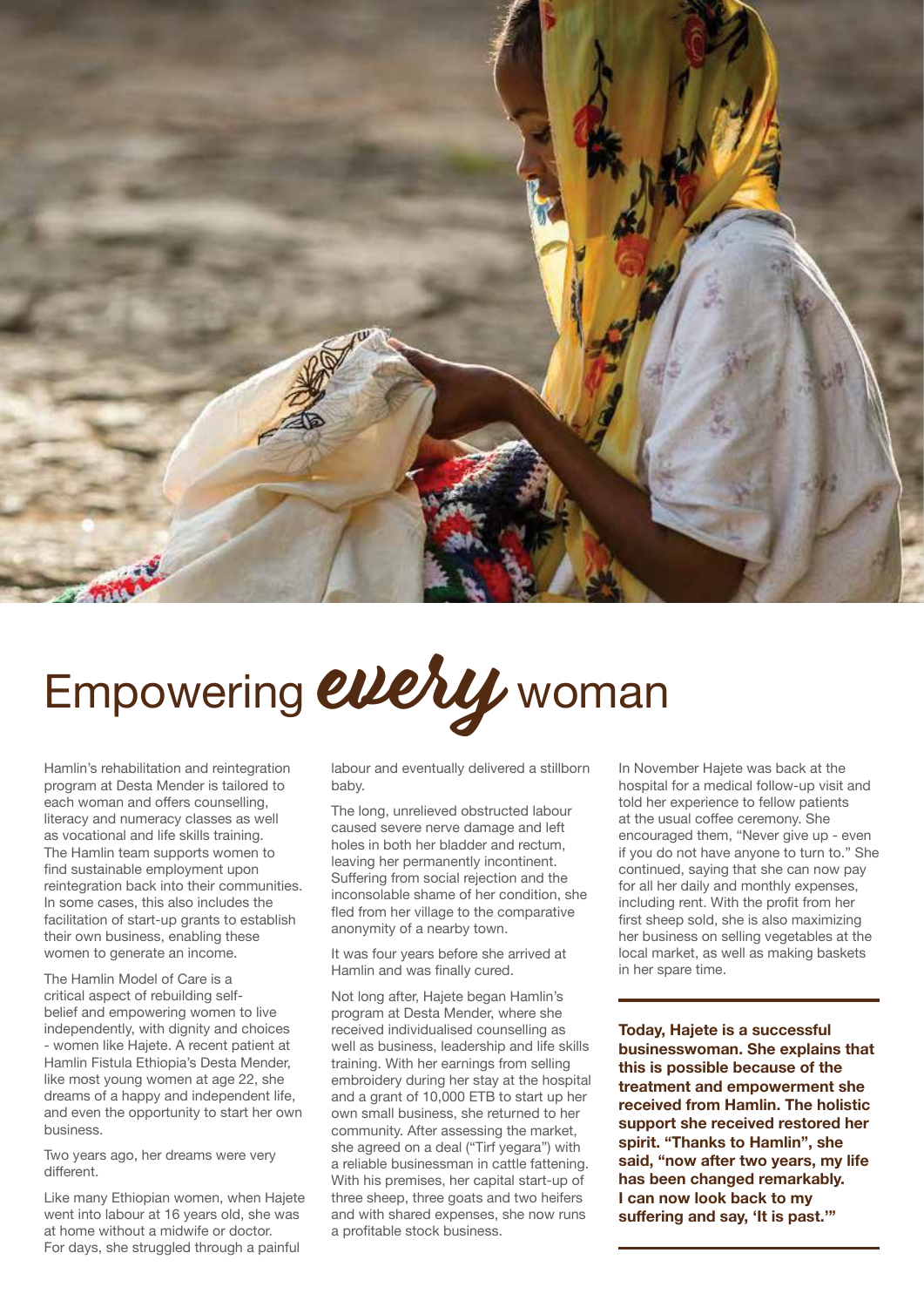## **Updates from Addis Ababa**

The extraordinary medical professionals at Hamlin Fistula Ethiopia have made significant progress over the last few months, despite the enormous challenges they have faced. Their unwavering determination to continue Dr Catherine Hamlin's work is an inspiration to all.

Through the newly developed Treatment Dashboard, Hamlin's Management and Clinical Teams are able to assess the progress of each of Hamlin's six obstetric fistula hospitals. The results are very encouraging, given the continued impact of COVID-19 on patient flow.

## **A vital tool in making the best decisions**

The Treatment Dashboard is used to record patient admission rates, the number and type of surgical procedures undertaken, the fistula closure rate, the incontinence cure rate and the number of patients and outpatients discharged at each of Hamlin's six hospitals. Through monthly updates to the dashboard, Hamlin's Management and Clinical Teams can monitor and evaluate each hospital's performance. By collating this data, the Hamlin Team can make informed, timely decisions on each hospital's treatment program.

**Below are key data points from Hamlin's hospitals from July to December of 2020.**



## **Midwife graduates' success**

Despite the challenges of Covid restrictions on study and practicums, all 25 of the 2020 Hamlin College of Midwives graduates passed the national board exams with good results. Once again, we are so proud of our Hamlin midwives.



## **HFNZ building project**

We are so pleased to report that the Bensa midwives' accommodation project in the Yirgalem region is complete, with Gobe's construction (in the Mettu region) making progress.

### **Giving to Hamlin in 2021**

After 31 May 2021, ANZ will no longer accept cheques for deposit into Hamlin Fistula NZ's accounts. We apologise for any inconvenience and are aware that so many of our faithful supporters will be affected by this move. We are working hard to make giving as easy as possible for you.

**There will be three ways to give:**

#### **AUTOMATIC PAYMENTS**

 If you would like to set up automatic fortnightly or monthly giving (or whatever suits you) through your bank, please identify yourself clearly in the reference section so that we can receipt you.

#### **DIRECT INTERNET BANKING**

 Please identify yourself clearly on the payment details and register your donation details through our secure webpage *https://www. hamlinfistula.org.nz/donate.html*  so that we can identify your payment for your tax receipt.

#### **ONLINE DONATION WITH VISA/MASTERCARD**

 This is done through our link on our donations page *https://www. hamlinfistula.org.nz/donate.html or https://donorbox.org/hamlin* to our secure donation platform (4% will be deducted for their merchant fees).

As of April, receipts for giving via automatic and direct internet banking will be issued once a year, unless otherwise requested. Donations through our online giving will be receipted at each donation by Donorbox.

*Please accept our sincere thanks for your ongoing support!*